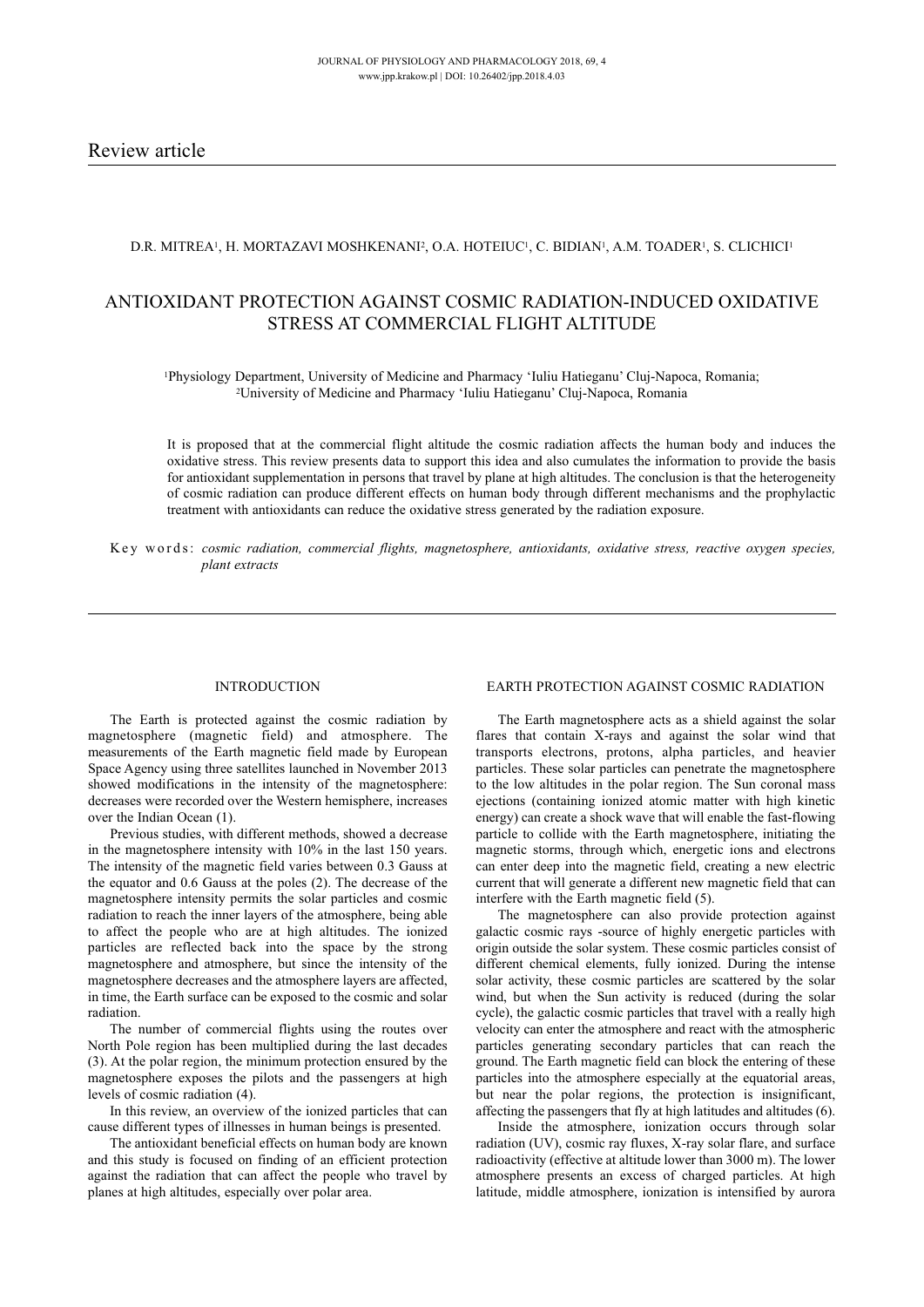X-rays, solar events (that increase the number of protons that are sent on Earth), and geomagnetic storms (that lead to the entering of electrons to the atmosphere in high concentration at mid latitude) (7). The maximum ion production rate is between 15,000 m and 20,000 m altitudes (1000/cm3) (8). Below 15,000 m, the ion production is realized by secondary particles (9), and lower than 5000 m altitude ion production is in principal produced by the surface radioactivity (10). The ionization rate increases with latitude. Near the ground, ionization is with 20% higher at high latitudes than at equator (11).

#### COSMIC RADIATION

There are two types of cosmic radiation: primary and secondary. The primary cosmic radiation has its origin from outside of our solar system, contains particle of extremely high energy: protons (~89%), helium nuclei (~10%) and other heavier particles  $(\sim 1\%)$  (12), which do not reach the sea level in the geographical areas that are protected by the strong magnetic field. The secondary cosmic radiation results from the interaction of the primary cosmic rays with the atmosphere particles and provides new particles of low energy (photons, electrons, neutrons, muons) (13). At high mountain altitude (above 3000 meters), the secondary cosmic rays showers affect the people (14, 15) with different doses, depending on the altitude, geographic area and sun activity (16-21).

The cosmic rays (CR) continuously enter the atmosphere at high altitudes and have a periodicity of  $\sim$ 17 years (22). The magnetic field inclination is zero at the equator so it can block the entering of most charged particles at high altitudes of the atmosphere. The magnetic field inclination is perpendicular to Earth's surface at the poles, consequently, it is not able to block the charged cosmic particles so they will enter the lower layers of the atmosphere, where they can interact with gas molecules (23). The intensity of cosmic radiation and the energy spectra depend on longitude, latitude and azimuth angle, and have variations with  $\sim$ 27 days periodicity, according to the solar rotation (24). As the cosmic rays enter the atmosphere, they produce ionization that increases with the increasing of latitude. During solar storms, the cosmic radiation that enters the atmosphere is decreased (the solar wind blocks the cosmic rays) and the ionization produced by cosmic radiation is at a lower rate (25). When the cosmic rays enter the biosphere, the cells'

metabolism can be affected (DNA mutations, chromosome alterations, carcinogenesis, apoptosis) and the body's functioning can be modified (blood pressure and heart rate variations, *etc*.).

#### FACTORS THAT AFFECT COSMIC RAy EXPOSURE

There are many factors that affect the CR exposure: altitude (cosmic radiation is increased at high altitudes), latitude (CR intensity is minimum at equator and is maximum at poles, increasing with latitude), outdoor activity, solar storms (alter the magnetosphere's protection against CR), sun rotation (cosmic radiation has a periodicity of 27 days) (26), solar flares (the source for protons that can enter into the atmosphere), mean solar activity (11-year variation), barometric pressure modification (modifies the muons, pions penetration inside the atmosphere), diurnal variations of CR (27).

# COMMERCIAL FLIGHTS

On polar flight plan, the pilots and the passengers are exposed at a higher equivalent dose than those that fly along the equator: 0.0986 mSv/flight (28, 29). Radiation received by flight members is very heterogeneous, depending on the factors already mentioned. Over the years, the received dose during the same flight increased (*Figs*. *1* and *2*) (30). Air crew is exposed to ionizing radiation, mostly from galactic source. The cosmic radiation (protons and  $\alpha$ -particles) enter the atmosphere where they collide with atmospheric particles generating nuclei of oxygen, nitrogen, other air atoms. In this way, the particles shower provides nuclei that can generate multiple other ionizing particles. Crew and passengers from commercial flights (6000 – 12000 meters altitude), at all latitudes are exposed at radiation, in which 88 – 97% of effective dose rate consists of: neutrons  $(33 - 52\%)$ , protons  $(21 - 28\%)$ , electrons and photons  $(17 -$ 41%), muons (2 – 11%) and charged pions (< 1%). At high latitude, the mean effective dose rate of CR is  $2 - 2.7$  times much higher, according to the altitude (31). A crewmember receives a higher dose (~6.1 mSv/y) than a person that works on the ground (3.0 mSv/y) (32), and the cosmic radiation can affect pregnant crewmembers (after only  $4 - 5$  months spent at high altitude, the recommended maximum dose of 2 mSv is reached) (33).



*Fig*. *1*. Radiation received by the flight members during transcontinental and intercontinental routes.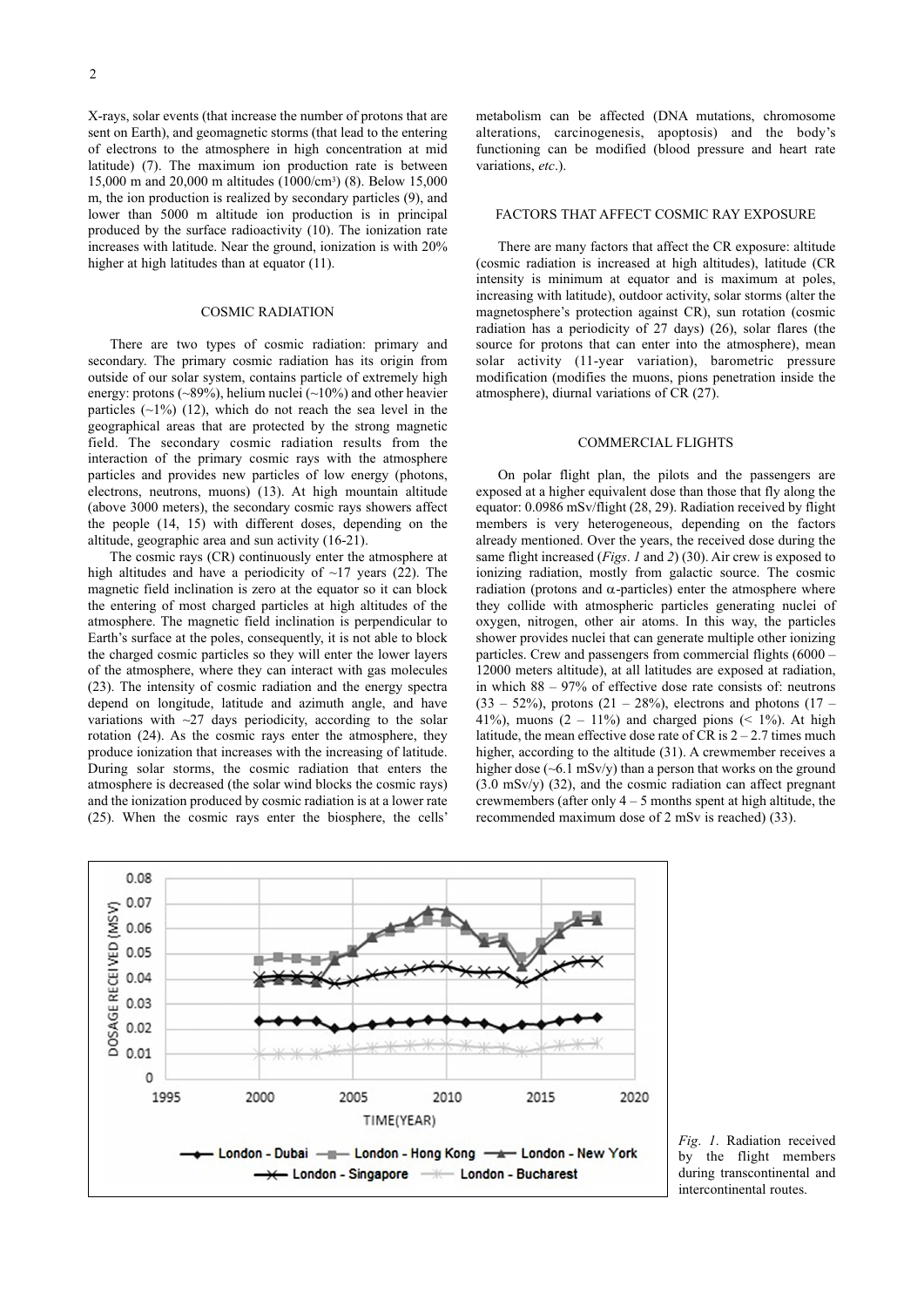

*Fig*. *2*. Radiation received by the flight members during transcontinental and intercontinental routes.

#### COSMIC RADIATION EFFECTS

The radiation spectrum of cosmic radiation contains different particles with a broad range of energies that can produce different effects on the human body.

Radiation produces immediate effects (DNA damage, signal transduction responses, redox activation), early radiation effects (DNA repair, mutation, genomic instability, induced gene expression, cell cycle perturbation, apoptosis) and late radiation effects (fibrosis, altered functions of the body's systems, cataract, cancer).

Radiation effects on the body's cells can be caused by direct action (directly on DNA) and indirect action (through the reactive oxygen and nitrogen species that are produced by the water radiolysis or by the alterations of other cellular molecules) (34). The oxidative stress initiated by the ionizing radiation is responsible for two-thirds of DNA damages (35).

- Photons action on the tissues consists in a broad energy distribution with a maximum dose located close to the tissue surface (36). Photons with energy lower than 1.02 MeV can generate new electrons. The low-energy photons of cosmic origin affect the whole body: 5400 photons/second shower the body and the absorbed dose is stored inside the body for 132 seconds. The absorbed dose is 0.015 mGy/y and represents 5.5 % of effective annual dose of  $0.27$  mSv/v  $(37)$ .

- Protons are able to produce nuclear interactions and to induce oxidative stress in cells (38). The whole porcine body irradiation with protons reduces the leukocytes number (39), and in mice even after two months post-irradiation, the oxidative stress altered the hematopoietic stem cells in bone marrow (40).

- Neutrons can transfer their energy to the hydrogen atoms located in the tissues and produce the recoil protons that can damage the tissue (41).

- Alpha-particles are particles with low-penetration depth so they remain blocked in the skin where they can produce an indirect ionization that leads to a persistent oxidative stress (42).

- X-rays cause DNA alterations but also cellular atoms ionization that releases electrons with energy capable to ionize further the tissue. The total body irradiation with X-rays decreases the level of vitamin C and vitamin E in the tissues (43).

- Gamma-radiation stimulates the nitric oxide synthesis in the cells, especially in the brain, liver, small intestine and colon (44). Nitric oxide causes proteins nitration that alters the protein

functionality and signal transduction (45). Fang *et al*. showed that gamma-irradiation increases the lipids, proteins, vitamin C and folate oxidation (46).

- High-energy electrons produce water radiolysis in the tissue cells with the release of the reactive oxygen species that interact with macromolecules, leading to the protein damages (47). The low-energy electrons of cosmic origin are absorbed only within human skin: epidermis and partially within dermis. At latitude 45°N, longitude 20°E, 80 m altitude, the effective dose for uncovered skin is 0.83 mGy/y (48).

- Ionizing radiation causes DNA lesions by direct action but mostly by indirect action, through the increased concentration of reactive species (49) that are generated and that persist for weeks after radiation exposure (50, 51). Ionizing radiation activates nuclear factor  $\kappa$ B (NF- $\kappa$ B), the protein that controls the postirradiation inflammation (52). The quantity of reactive species that are produced by the ionizing radiation is in direct relationship with the total dose received by the tissue. Water radiolysis is the indirect mechanism that produces the most of the radiation damages. The reactive species that are produced can be neutralized by the scavengers, but superoxide  $(O_2^-)$  and hydrogen peroxide  $(H<sub>2</sub>O<sub>2</sub>)$  are relatively stable so they persist in the tissue for longer periods of time and they can diffuse and continue the oxidative stress into the distant tissues (53), causing DNA damages (54), protein oxidation and lipid peroxidation (55, 56). The irradiated cells produce reactive oxygen species, cytokines, RNAs or calcium ions, molecules that are released and received by the distant cells, cells that were not irradiated, realizing an intercellular communication that continues the damages into the body (57).

Very radiosensitive cells are the foetus cells that develop between 8 – 25 weeks. In adult, bone marrow, colon and stomach are very radiosensitive and the most resistant tissues are nerves and muscles (58, 59). The brain is very sensitive to ROS because of its decreased antioxidant capacity (vitamin E, superoxide dismutase (SOD)) (60), its increased oxidative reactions, its high iron concentration and its polyunsaturated fatty acids (61). Parihar *et al*. (62) demonstrated in their study made on rodents that CNS is sensitive to cosmic radiation. They exposed the animals to low realistic doses of charged particles and observed persistent dose-independent changes in functional connectivity between cortex and hippocampus with modifications of structure, number and distribution of specific synaptic proteins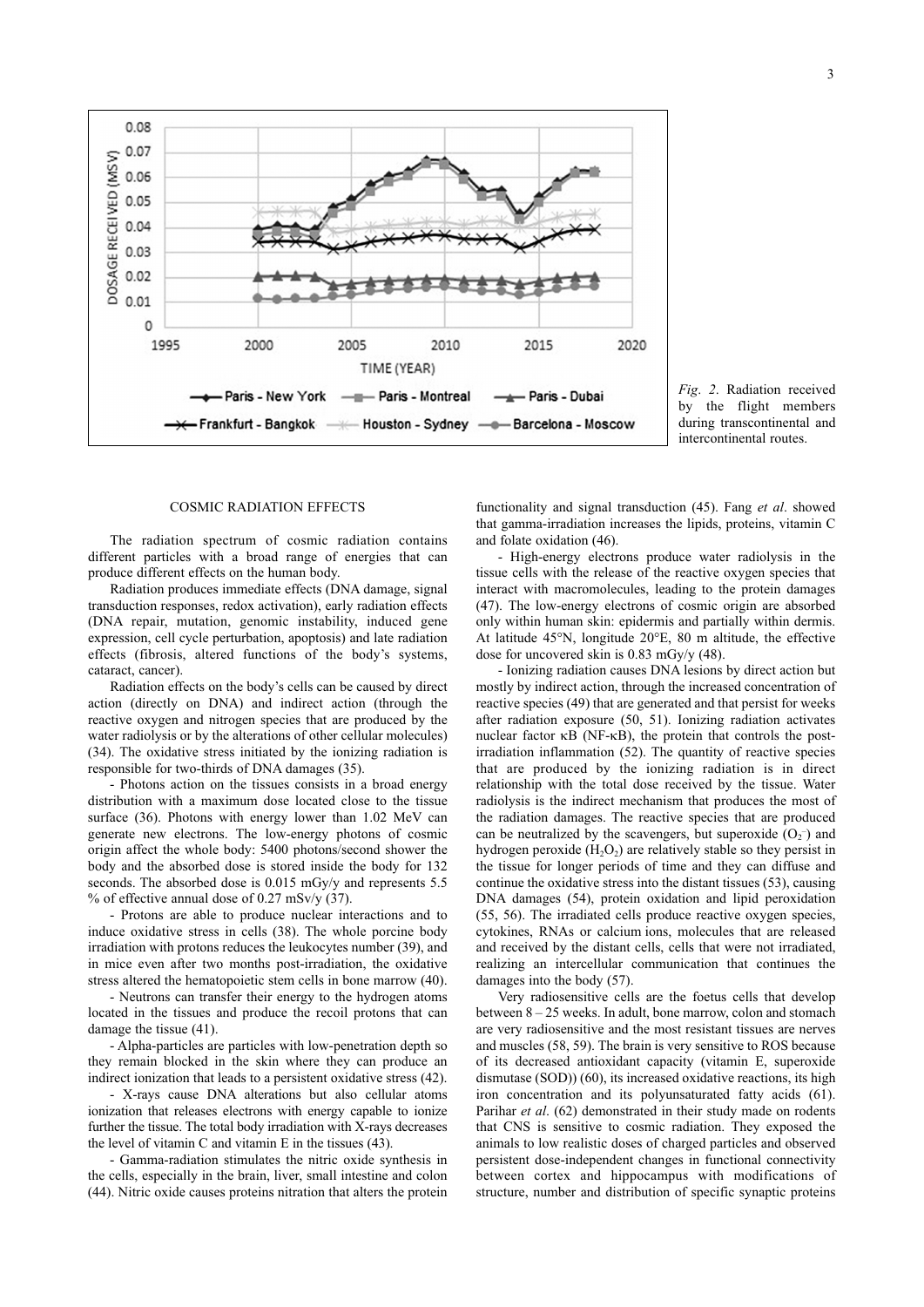McCraty *et al*. suggested in their study performed in volunteers that increased CR exposure can stimulate the activity of parasympathetic system (64). Monthly studies made by the researchers presented the effects of cosmic radiation on the cardiovascular system and the directly proportional relationship between cosmic radiation activity and monthly deaths number (65, 66). The increased activity of CR affects the electrical activity of the heart and can disturb the lipid metabolism in artery wall. Neutrons enter the body and are converted to protons in the tissues with a high content of  $H^+$  ions (including atheroma). The protons can destroy the cells leading to fatal arrhythmia in ischaemic cardiomyopathy, acute myocardial infaretion and can produce atheroma ruptures (67).

The oxidative stress induced by high energy iron ion radiation produces endothelial dysfunction, effect that was demonstrated by Soucy *at al*. in their study performed in rats (68). Grabham *et al*. studied the effect of charged particles on endothelial cells culture and observed vasculogenesis inhibition that depended on particles type: the low LET protons inhibited the motility of filopodia, while the high LET iron ions blocked the formation of the lumen (69).

The cosmic rays exposure affects the visual system. In the eye, cosmic radiation initiates a chain reaction that generates different reactive species and photons, mechanisms that can explain the light flashes upon dark-adaptation (70).

Each radiation type produces different effects in induction of gene expression (71). Different ionized particles activate in a specific manner the tissue proteins or the transforming growth factor  $\beta$  (TGF- $\beta$ ), in accordance to their dose and type (72). Xirradiation stimulates the oxidative stress in testicular (73) and ovary tissues, but the cosmic radiation contains also charged iron particles that affect the ovaries, inducing oxidative stress and apoptosis in ovarian follicles, with decreased ovarian negative feedback to the hypothalamus and anterior pituitary (74).

Eken *et al*. showed in their study that chronic low doseradiation increases the antioxidant capacity of the body (75), but the broad spectrum of cosmic radiation encountered at high altitudes can initiate the oxidative stress through many other mechanisms overriding this enhanced antioxidant protection.

# ANTIOXIDANT PROTECTION AGAINST COSMIC RADIATION DURING COMMERCIAL FLIGHTS

In persons that travel at high altitudes for a long time, especially through the polar routes, the radiation-induced oxidative stress can be reduced by the prophylactic administration of antioxidants. Because the antioxidant capacity of the body decreases with aging (76), in older persons, especially in those that travel through the polar routes, the administration of antioxidants is necessary.

Burns *et al*. showed that in rats, vitamin A inhibited the acute inflammation by inhibiting the expression of 80% of the inflammation-related genes induced by the 56Fe ion radiation (77). Levenson *at al*. suggested that vitamin A may have prophylactic and therapeutic effects in rats exposed to whole-body gamma irradiation. Precocious administration of vitamin A after wholebody irradiation blocks leukopenia, thrombocytopenia and adrenal growth (78). The study made by Ben-Amotz *et al*. suggested that b-carotene administration in rats before the whole-body irradiation can protect against the oxidative stress produced by radiation, scavenging the free radicals (79).

Valko *et al*. presented in their review the role of vitamin C supplementation in reduction of DNA damages, in the protein and the lipid oxidation (80). Vitamin C (L-ascorbic acid) directly interacts with hydroxyl (HO· ) resulted during oxidative stress and form less toxic free radicals (81). Ascorbic acid levels significantly decrease after irradiation in liver, brain and spleen (82) that is why a supplementation with this antioxidant helps in protection against oxidative stress produced by ionizing radiation.

Vitamin E supplementation with doses lower than 200 IU/day is considered beneficial (83) and protects the cell membranes against lipid peroxidation induced by radiation (84). Anwar *et al*. showed in their study that vitamin  $E$  may protect the rats' intestinal mucosa during the whole body gamma-irradiation, vitamin E supplementation being administered 15 minutes before the irradiation and for 13 days after irradiation (85). The mechanisms that lead to oxidative stress during exposure to cosmic radiation can be inhibited by the administration of vitamins E and C, to block the DNA damage, lipid peroxidation, and proteins oxidation (86, 87) and to inhibit the oxidative stress in testicular tissue (88). Trolox, a water-soluble derivative of vitamin E, can prevent the Xray-induced apoptosis in irradiated lymphocytes (89). Kulkarni *et al*. demonstrated in their study that γ-tocotrienol, an analogue of vitamin E, protected the hematopoietic tissue in whole-body irradiated mice: hematopoietic stem cells and progenitor cells were preserved and DNA damages were repaired almost completely (90). The radioprotective effects of  $\gamma$ -tocotrienol on intestinal cells were demonstrated by Suman *et al*. in their study performed in mice with total-body gamma irradiation. The prophylactic administration of  $\gamma$ -tocotrienol increases the expression of anti-apoptoic genes, protecting the gastrointestinal cells from radiation effects (91).

Selenium can increase the concentration of antioxidant enzymes (92) and can protect the fibroblasts (93). Rostami *et al*. confirmed in their study that selenium and vitamin E have synergic effects and their simultaneous administration before the exposure to X-rays provides a much more efficient protection than their separated use (94).

Vitamin  $B_{12}$  and folic acid supplementation in rats may protect against the radiation-induced oxidative stress and leukopenia (95).

Lipoic acid is a lipid and water-soluble vitamin-like compound that can react with: singlet oxygen  $(1O_2^{\bullet})$ , hydroxyl  $(HO<sup>*</sup>)$ , peroxyl radical  $(RO<sub>2</sub><sup>*</sup>)$ , and hypochlorous acid (HOCl). Lipoic acid is a potent antioxidant that can protect the cell membranes, especially when it interacts with vitamin C and glutathione (96, 97). Lipoic acid can protect against oxidative stress produced by radiation (98) in ovary and testicular cells (99), or in the hematopoietic tissue (100). Dihydrolipoic acid (DHLA), the reduced form of lipoic acid, is a much more potent antioxidant, being able to regenerate other endogenous antioxidants from their radical form (101).

N-acetyl-cysteine (NAC), precursor of glutathione (endogenous antioxidant), proved protective effects in rats, in the whole body gamma-irradiation. Mansour *et al*. reported that NAC administration for 7 days, 1 g NAC/kg body weight, previous to irradiation, decreased the lipid peroxidation, nitric oxide formation, DNA fragmentation and increased significantly the antioxidant activity in gamma-irradiated rats (102). NAC reduces NO synthesis, production of free radicals and the release of cytokines, modulating NF-kB activity (103). Reliene *et al*. demonstrated that N-acetyl-cysteine inhibits oxidative stress and DNA fragmentation (104). The ovary tissue can be protected by N-acetyl-cysteine against the effects of ionizing radiation, NAC being able to restore the ovarian function by inhibiting the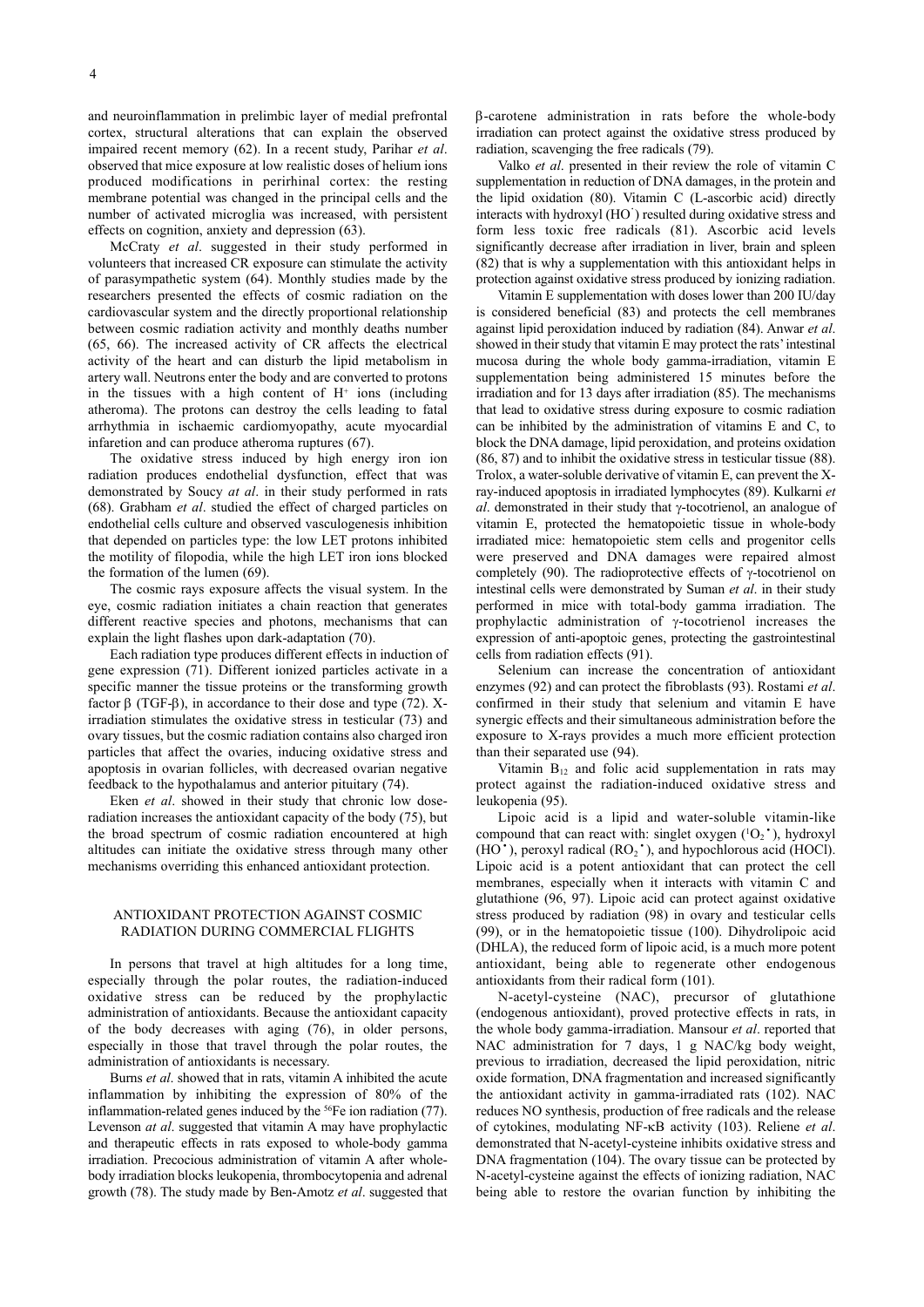initiated oxidative stress (105). N-acetyl-cysteine provides protection against oxidative stress in liver, decreasing lipid peroxidation and nitric oxide concentration (106).

The study made *in vitro* by Kojima *et al*. on human blood lymphocytes suggested that cimetidine, an antagonist of histamine type II receptors, inhibits apoptosis, by acting as a scavenger of  $HO'(107)$ , a free oxygen species that is produced by ionizing radiation through water radiolysis. Mozdarani *et al*. showed in their study made *in vivo*, that cimetidine protected the lymphohematopoietic system and increased the survival rate in the whole body gamma irradiated mice (108). The radioprotective effects of cimetidine at low LET and high LET exposure were also presented by jiang *et al*. in their research on long-term irradiated rats. In irradiated rats, cimetidine inhibited lipid peroxidation, increased the activity of SOD and GSH-Px, increased the number of leukocytes and DNA content of bone marrow cells (109).

The researches made *in vivo* and *in vitro* on plant extracts showed that their content (polyphenols, flavones, catechins, procyanidins) has inhibitory effects on the mechanisms initiated by the X-ray and gamma-irradiation (110).

The study made by Farag and Darwish on water extract of Theobroma Cacao showed that the daily administration of cocoa powder has antioxidant effects: the late radiation effects after whole body gamma-radiation in rats were inhibited by increasing the activity of antioxidant enzymes (111). The ROS scavenging properties of cocoa powder were also seen in a study made by Noori *et al*. during which, significant increases of SOD, GSH and CAT were recorded in the liver of the rats that received 1 g cocoa powder/kg for 21 days (112).

Rabin *et al*. showed that strawberries can have a protective effect against the heavy ion particles (113), and the dietary supplementation with these fruits can improve the protection against cosmic radiation.

The study made on grapes by Singha *et al*. suggested that grape seed extract administered in high concentration, may be a potent protector through its antioxidant effects against low dose of ionizing radiation (114). Grape seed extract contains phenols that initiate the synthesis of liver antioxidants. The study made on rats that received grape seed extract before and after totalbody irradiation, showed the protective effects of this extract against oxidative stress, with reduced lipid peroxidation and protein oxidation in the tissues (115).

The extract of *Olea europaea* L. leaves contains polyphenols with important antioxidant effects: oleuropein, hydroxytyrosol, verbascoside that are able to inhibit, *in vivo* and *in vitro*, the lipid peroxidation (116). Oleuropein and hydroxytyrosol reduce the oxidation of low-density lipoproteins and decrease the total, free and esterified cholesterol (117). Benavente-Garcia *at al*. showed in their study made in mice exposed to X-radiation that *Olea europaea* L. leaves extract is a potent radioprotective mixture of polyphenols (118).

The ferulic acid (hydroxycinnamic acid) is found in wheat, broccoli and rice bran and has an important antioxidant activity, neutralizing the nitric oxide, hydroxyl radical (119) and maintaining the antioxidant enzymes activity. Das *et al*. showed that the administration of ferulic acid before irradiation preserves the antioxidant enzymes (120). Ferulic acid can be an efficient protective substance in the treatment of the early period of low-dose radiation (121), for example, after an exposure to an increased cosmic radiation. The inhibitory effects of the ferulic acid on DNA damages after the exposure to gamma-radiation, its activity on initiation of the repair processes recommend this antioxidant as a treatment after an accidental exposure to an ionizing radiation. Ferulic acid promotes nuclear translocation of Nrf2 reducing the oxidative stress by scavenging reactive oxygen species (122). The nuclear factor erythroid 2-related factor 2, Nrf2, is a transcription factor

that regulates the expression of antioxidant proteins, playing an important key role in ROS scavenging, even in radiation exposure (123).

The radioprotective effects of sulphoraphane, an Nrf2 inducer identified in cruciferous vegetables (broccoli, Brussels sprouts, cabbages), were studied by Mathew *et al*. on human skin fibroblasts. The study showed that sulphoraphane has dosedependent effects and may protect against ionizing radiation damages if it is administered repeatedly before the fibroblast exposure (124).

Lycopene, an Nrf2 enhancer, is a carotenoid found in tomatoes, carrots, watermelon, gac and papayas that showed radioprotective effects in the study made by Srinivasan *et al*. in cultured human lymphocytes, in administration before irradiation. The prophylactic administration of lycopene reduced the number of micronuclei, dicentric and translocation frequency, protecting the normal lymphocytes against  $\gamma$ -radiation effects (125).

The administration of green tea extract (EGCG; epigallocatechin-3-gallate) has many beneficial effects. Stepien *et al*. studied the effects of green tea extract oral administration in NaCl-induced hypertensive rats and observed, in serum, significant decreases of LDL and total cholesterol (126), molecules that can be the sources for reactive species synthesis in CR exposure. Topical treatment with green tea extract can be used to reduce the alphaparticles effects on human skin, because this polyphenol has antioxidant effects (127) blocking the DNA methylation (128).

Recent studies proved that saffron has protective effects against ionizing radiation. Koul and Abraham showed that saffron administration in mice inhibited the gamma-radiationinduced oxidative stress and DNA damages (129). Crocin, picrocrocin and safranal are the active compounds of saffron. In a recent study, crocin and safranal prevented the DNA damages and the testicular cells damages induced by the gamma-radiation and crocin also showed significant antioxidant effects, scavenging the hydroxyl radical (130).

Since the CR exposure affects the immune system, the photodynamic therapy (PDT) can be an alternative treatment for the infections that may occur. Davies *et al*. presented in their study the favourable effects of photodynamic therapy with porphyrin as photosensitizer (PS), and pointed out the importance of combined use of PDT with natural compounds, like curcumin as PS (131). The antioxidant effects of curcumin, a polyphenol identified in turmeric, were evaluated by Scrobota *et al*. in experimental oral cancer. Their study showed that curcumin administration reduced in serum and in malignant oral mucosa the concentration of malondialdehyde, a lipid peroxidation end-product (132). jelveh *et al*. established in their study that curcumin decreased the lipid peroxidation in fibroblasts membrane after gamma-irradiation, in mice (133).

Saada *et al*. evaluated the effects of omega-3 fatty acids in rats' brain and found that this substance may reduce the oxidative stress produced by the whole-body gamma irradiation, study that suggests the protective effects of omega-3 fatty acids on the ROS that are produced in the brain, before and during the exposure to radiation (134).

The oxidative stress in rat lens is enhanced by the exposure to gamma-radiation and the antioxidant capacity can be increased by the administration of melatonin, as Taysi *et al*. established in their study (135). Melatonin can be a good protector against cataract that develops in pilots.

In summary, the heterogeneity of the cosmic radiation can produce different effects on the human body through different mechanisms. The antioxidant supplementation can aid in increasing the protection against the cosmic radiation in persons that travel by plane at high altitudes, but the type and the dose of the antioxidants must be adjusted according to age, sex, time spent at high altitudes and conditions related to the variations of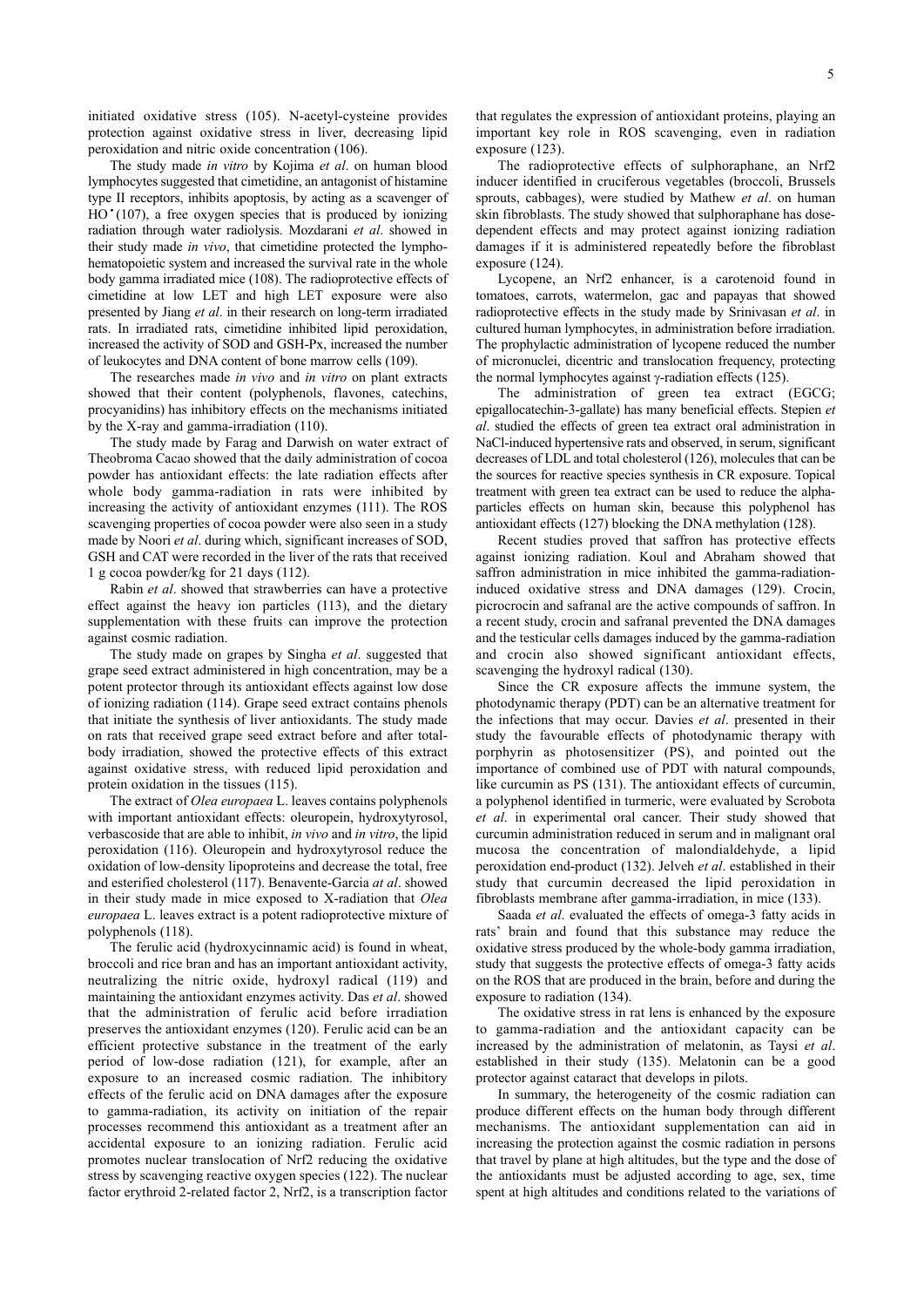the magnetosphere intensity and solar activity. A healthy diet helps in the immunity processes and the oral administration of antioxidants before and during the travel by plane reduces the cosmic radiation-induced oxidative stress. The exposed tegument can be protected with topical treatment containing Green tea extract and the melatonin administration can prevent the cataract development. The further studies on antioxidants will complete the information required for a better protection against cosmic radiation-induced oxidative stress.

*Abbreviations:* CR, cosmic rays; CNS, central nervous system; ROS, reactive oxygen species; SOD, superoxide dismutase; CAT, catalase; GSH, glutathione; GSH-Px, glutathione peroxidase; NAC, N-acetyl-cysteine; LDL, low-density lipoproteins; LET, linear energy transfer; Nrf2, nuclear factor erythroid 2-related factor 2; PDT, photodynamic therapy; PS, photosensitizer

Conflict of interests: None declared.

# REFERENCES

- 1. SWARM. European Space Agency. [Internet] 2014 june [cited 2018 Feb 8]. Available from: http://www.esa.int/ Our Activities/Observing the Earth/Swarm/Swarm reveal s\_Earth\_s\_changing\_magnetism.
- 2. Myers R. The Basics of Physics. London, Greenwood Publishing Group Inc. 2006.
- 3. Hanson ER, jensen D. Over the top: flying the polar routes. [Internet] 2002 Apr [cited 2018 Feb 8]. Available from: http://www.aviationtoday.com/av/issue/feature/Over-the-Top-Flying-the-Polar-Routes\_12647.html
- 4. Finneran M. Earth and Sun. [Internet] 2011 Feb [cited: 2018 Feb 8]. Available from: http://www.nasa.gov/centers/ langley/science/polar-radiation.html
- 5. Space Radiation Analysis Group, johnson Space Center. [Internet] 2016 Jun [cited: 2018 Feb 8]. Available from: https://srag.jsc.nasa.gov/spaceradiation/What/What.cfm
- 6. National Oceanic and Atmospheric Administration. Galactic Cosmic Rays. Space Weather Prediction Center. [Internet]<br>
[cited: 2018 Feb 8]. Available from: 2018 Feb 8]. Available from: http://www.swpc.noaa.gov/phenomena/galactic-cosmic-rays
- 7. Bazilevskaya GA. Observations of variability of cosmic rays. *Space Sci Rev* 2000; 94: 25-38.
- 8. Stozhkov yI. The role of cosmic rays in the atmospheric process. *J Phys G Nucl Part Phys* 2002; 29: 913-923.
- 9. Bazilevskaya GA, Krainev MB, Makhmutov VS. Effects of cosmic rays on the Earth environment. *J Atmos Solar Terr Phys* 2000; 62: 1577-1586.
- 10. Hoppel WA, Anderson RV, Willett jC. Atmospheric electricity in the planetary boundary layer. In: The Earth Electrical Environment, EP Krider, RG Roble (eds.). Washington DC, National Academy Press 1986, 149-165.
- 11. Nehar HV. Cosmic rays particles that changed from 1954 to 1958 to 1965. *J Geophys Res* 1967; 72: 1527-1539.
- 12. Mewaldt RA. Cosmic Rays. California Institute of Technology. [Internet] 2010. Available from: Technology. [Internet] 2010. Available from: http://www.srl.caltech.edu/personnel/dick/cos\_encyc.htlm.
- 13. Gopalswamy N, Xie H, yashiro S, Akiyama S, Makela P, Usoskin IG. Properties of ground level enhancement events and the associated solar eruptions during solar cycle 23. *Space Sci Rev* 2012; 171: 23.
- 14. Eisenbud M, Gesell T. Environmental Radioactivity from Natural, Industrial and Military Sources.Academic Press 1997.
- 15. Balanov M, Howe G, Anspaugh L, *et al*. Report to the General Assembly with Scientific Annexes VOLUME II Scientific Annex B. Technical Report. UNSCEAR 2008.
- 16. Spurny F, Dachev T, Kudela K. Increase on onboard aircraft exposure level during a solar flare. *Nucl Energy Saf* 2002; 10: 396-400.
- 17. Vainio R, Desorgher L, Heyndrickx D, *et al.* Dynamics of the Earth's particle radiation environment. *Space Sci Rev* 2009; 147: 187-231.
- 18. Spurny F, Votockova I, Bottollier-Depois j. Geographical influence on the radiation exposure of an aircrew on board a subsonic aircraft. *Radioprotection* 1996; 31: 275-280.
- 19. Heinrich W, Roesler S, Schraube H. Physics of cosmic radiation fields. *Radiat Prot Dosim* 1999; 86: 253-258.
- 20. Wilson j, Goldhagen P, Rafnsson V, Clem j, De Angelis G, Friedberg W. Overview of atmospheric ionizing radiation (air) research: SST-present. *Adv Space Res* 2003; 32: 3-16.
- 21. Spurny F, Ploc O, jadrmickova I. Radiation environment at high-mountains stations and onboard spacecraft. *AIP Conf Proc* 2008; 1034: 103-106.
- 22. Harrison RG, Marcz F. Heliospheric timescale identified in surface atmospheric electricity. *Geophys Res Lett* 2007; 34: L23816. Doi: 10.1029/2007GL031714
- 23. Pomerantz MA. Cosmic Rays. New York, Nostrand Reinhold Company 1971.
- 24. Sabbah I. Twenty-seven-day variation of galactic cosmic rays. *Solar Phys* 2007; 245: 207-217.
- 25. Velinov PI, Mishev A. The induced ionization by solar cosmic rays in the earth atmosphere - CORSIKA code simulations. *CR Acad Bulg Sci* 2007; 42: 1556-1563.
- 26. Sabbah I, Duldig ML. Solar polarity dependence of cosmic ray power spectra observed with Mawson underground Muon telescopes. *Solar Phys* 2007; 243: 231-235.
- 27. Parker EN. Theory of streaming of cosmic rays and the diurnal variations. *Planet Space Sci* 1964; 12: 735-749.
- 28. Schalch D, Scharmann A. In-flight measurements at high latitudes: fast neutron doses to aircrew. *Radiat Prot Dosim* 1993; 48: 85-91.
- 29. jones jB, Bentley RD, Hunter R, Iles RH, Taylor GC, Thomas Dj. The practical issues of utilizing a European space weather programme for airline operation. *Proc ESA Space Weather Workshop ESA WPP* 2001: 194.
- 30. Institut de Radioprotection et de Surete Nucleaire (IRSN), Direction de la communication - Cellule Web [Internet] 2013 [cited 2018, Sept 3]. Available from: https://www.sievertsystem.org/?locale=en#Calcul
- 31. Friedberg W, Copeland K, Duke FE. Guidelines and technical information provided by the U.S. Federal Aviation Administration to promote radiation safety for air carrier crewmembers. Proceedings of the International Conference on Cosmic Radiation and Crew Exposure, Implementation of European Requirements in Civil Aviation. Dublin 1998.
- 32. O'Brien K, Friedberg W, Sauer HH, Smart DF. Atmospheric cosmic rays and solar energetic particles at aircraft altitudes. *Environ Int* 1996; 22: S9-S44.
- 33. Recommendations of the International Comission on Radiological Protection. Publication 60. New York, Pergamon Press 1991, 1-201, Ann ICRP 21 (1-3).
- 34. Saha GB. Radiation biology. Physics and Radiobiology of Nuclear Medicine. New york, Springer Science Business Media 2013.
- 35. Zhao W, Diz DI, Robbins ME. Oxidative damages pathways in relation to normal tissue injury. *Br J Radiol* 2014; 80: 210-218.
- 36. Desouky O, Ding N, Zhou G. Targeted and non-targeted effects of ionizing radiation. *J Rad Res Appl Sci* 2015; 8: 247-254.
- 37. UNSCEAR. Sources and effects of ionizing radiation Annex B: Exposures from natural radiation sources, vol I. Report to the General Assembly of the United Nations with Scientific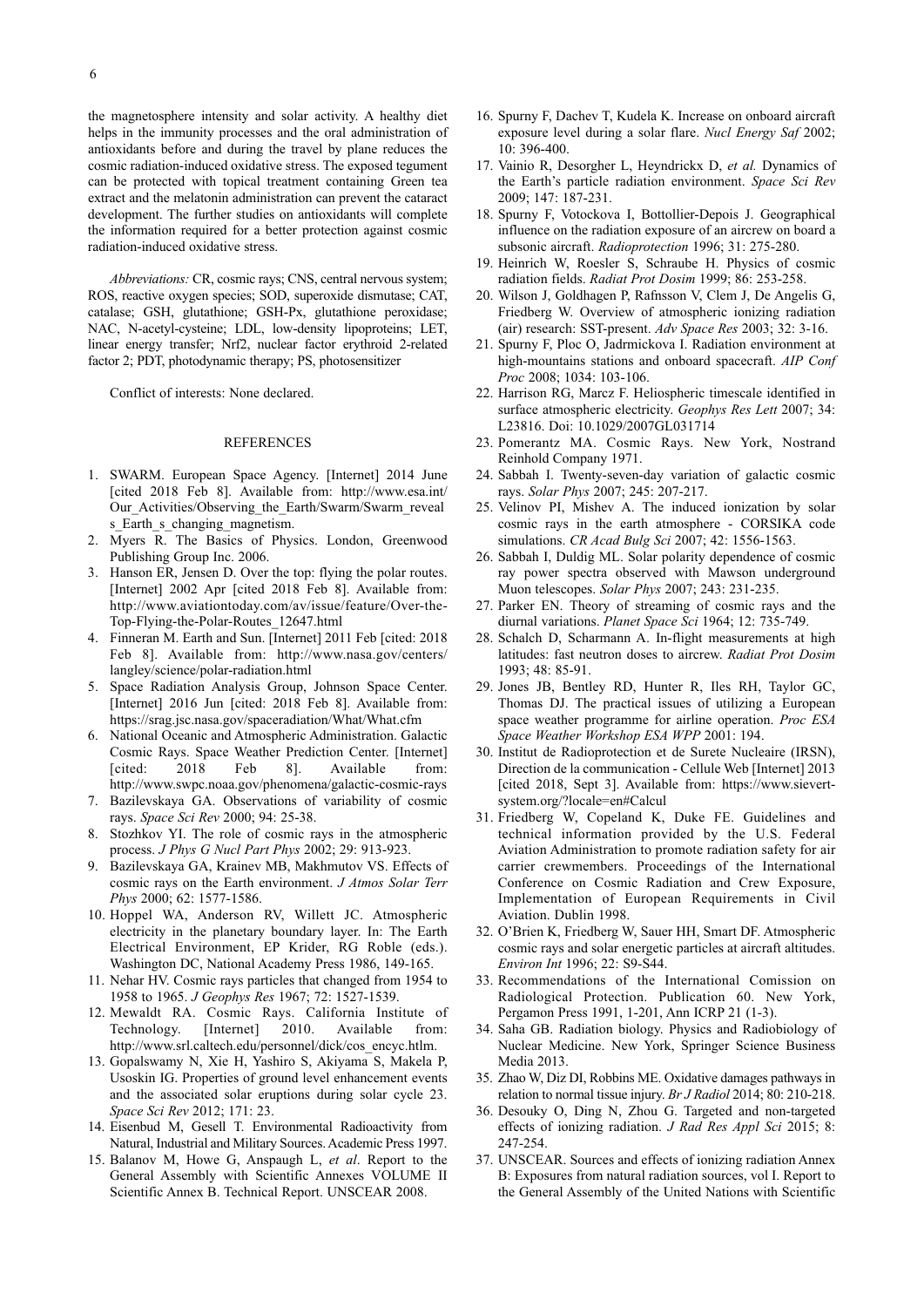- 38. Kenedy AR, Ware jH, Guan jj, Donahue jE. Selenomethionine protects against adverse biological effects induced by space radiation. *Free Radic Biol Med* 2004; 36: 259-266.
- 39. Sanzari jK, Wan XS, Wroe Aj, *et al*. Acute hematological effects of solar particle event proton radiation in the porcine model. *Radiat Res* 2013; 180: 7-16.
- 40. Chang j, Feng WW, Wang y, *et al.* Whole-body proton irradiation causes long-term damage to hematopoietic stem cells in mice. *Radiat Res* 2015; 183: 240-248.
- 41. Shapiro j. Radiation Protection -A Guide for Scientists, Regulators, and Physicians. Cambridge, MA, London, Harvard University Press 2002.
- 42. Clutton SM, Townsend KM, Walker C, Ansell jD, Wright EG. Radiation-induced genomic instability and persisting oxidative stress in primary bone marrow cultures. *Carcinogenesis* 1996; 17: 1633-1639.
- 43. Umegaku K, Aoki S, Esashi T. Whole body irradiation to mice decrease ascorbic acid concentration in bone marrow: comparison with vitamin E. *Free Radic Biol Med* 1995; 19: 493-497.
- 44. Chi C, Ozawa T, Anzai K. In vivo nitric oxide production and iNOS expression in x-ray irradiated mouse skin. *Biol Pharm Bull* 2006; 29: 348-353.
- 45. Narang H, Krishna M. Inhibition of radiation induced nitration by cucurmin and nicotinamide in mouse macrophages. *Mol Cell Biochem* 2005; 276: 7-13.
- 46. Fang yZ, Wang PF, Lai yF. Effect of gamma-irradiation on the metabolism of ascorbic acid. *Acta Nutr Sinica* 1982; 9: 31.
- 47. Kempner ES. Effects of high-energy electrons and gamma rays directly on protein molecules. *J Pharm Sci* 2001; 90: 1637-1646.
- 48. Mrdja D, Bikit I, Bikit K, Slivka j, Anicin I. Study of radiation dose induced by cosmic-ray origin low-energy gamma rays and electrons near the sea level. *J Atmos Sol Terr Phys* 2015; 123: 55-62.
- 49. Cadet j, Ravanat jL, Taverna Porro M, Menoni H, Angelov D. Oxidatively generated complex DNA damage: tandem and clustered lesions. *Cancer Lett* 2012; 327: 5-15.
- 50. Spitz DR, Azzam EI, Li jj, Gius D. Metabolic oxidation/reduction reactions and cellular response to ionizing radiation: a unifying oncept in stress response biology. *Cancer Metastasis Rev* 2004; 23: 311-322.
- 51. Dayal D, Martin SM, Limoli CL, Spitz DR. Hydrogen peroxyde mediates the radiation-induced mutator phenotype in mammalian cells. *Biochem J* 2008; 413: 185-191.
- 52. Livolsi A, Busuttil V, Imbert V, Abraham RT, Peyron jF. Tyrosine phosphorilation-dependantactivation of NF-kB. Requirement for p56LCK and ZAP-70 protein tyrosine kinases. *Eur J Biochem* 2001; 268: 1508-1515.
- 53. Riley PA. Free radicals in biology: oxidative stress and the effects of ionizing radiation. *Int J Rad Biol* 1994; 65: 27-33.
- 54. Sokolov MV, Dickey jS, Bonner WM, Sedelnikova OA. Gamma-H2AX in bystander cells: not just a radiationtriggered event, a cellular response to stress mediated by intercellular communication. *Cell Cycle* 2007; 6: 2210-2212.
- 55. Hussain SP, Hofseth Lj, Harris CC. Radical causes of cancer. *Nat Rev Cancer* 2003; 3: 276-285.
- 56. Robbins MEC, Zhao W. Chronic oxidative stress and radiation-induced late normal tissue injury: a review. *Int J Rad Biol* 2004; 80: 251-259.
- 57. Merrifield M, Kovalchuk O. Epigenetics in radiation biology: a new research frontier. *Front Genet* 2013; 4: 40. doi: 10.3389/fgene.2013.00040
- 58. Otake M, Schull Wj. Radiation-related brain damage and growth retardation among the prenatally exposed atomic bomb suvivors. *Int J Rad Biol* 1998; 74: 159-171.
- 59. Blakely EA, Daftary IK, Meecham Wj, *et al*. Helium-ioninduced human cataractogenesis. *Adv Space Res* 1994; 14: 501-505.
- 60. Behl C, Moosmann R. Oxidative nerve cell death in Alzheimer's disease and stroke: antioxidants as neuroprotective compounds. *Biol Chem* 2002; 383: 521-536.
- 61. Gilogun-Sherki y, Melamed E, Offen D. Oxidative stress induced-neurodegenerative diseases: the need for antioxidants that penetrate the blood brain barrier. *Neuropharmacology* 2001; 40: 959-975.
- 62. Parihar VK, Allen BD, Caressi C, *et al*. Cosmic radiation exposure and persistent cognitive dysfunction. *Sci Rep* 2016; 6: 34774. doi: 10.1038/srep34774
- 63. Parihar VK, Maroso M, Syage A, *et al.* Persistent nature of alterations in cognition and neuronal circuit excitability after exposure to simulated cosmic radiation in mice. *Exp Neurol* 2018; 305: 44-55.
- *64.* McCraty R, Atkinson M, Stolc V, Alabdulgader AA, Vainoras A, Ragulskis M. Synchronization of human autonomic nervous system rhythms with geomagnetic activity in human subjects. *Int J Environ Res Public Health* 2017; 14: E770. doi: 10.3390/ijerph14070770
- 65. Stoupel E, Kalediene R, Petrauskiene j, *et al*. Clinical cosmobiology: distribution of deaths during 180 months and cosmophysical activity. The Lithuanian study, 1990 – 2004. The role of cosmic rays. *Medicina* (*Kaunas*) 2007; 43: 824-831.
- 66. Stoupel E, Kalediene R, Petrauskiene j. Twenty years study of solar, geomagnetic, cosmic ray activity links with monthly deaths number (n-850304). *J Biomed Sci Eng* 2011; 4: 426-434.
- 67. Stoupel E, Babayev ES, Abramson E, Sulkes j. Days of 'Zero' level geomagnetic activity accompanied by the high neutron activity and dynamics of some medical events antipodes to geomagnetic storms. *Health* 2013; 5: 31922. doi: 10.4236/health.2013.55113
- 68. Soucy KG, Lim HK, Kim jH, *et al*. HZE 56Fe-ion irradiation induces endothelial dysfunction in rat aorta: role of xanthine oxidase. *Radiat Res* 2011; 176: 474-485.
- 69. Grabham P, Sharma P, Bigelow A, Geard C. Two distinct types of the inhibition of vasculogenesis by different species of charged particles. *Vasc Cell* 2013; 5: 16. doi: 10.1186/2045-824X-5-16
- 70. Demontis GC, Germani M, Caiani EG, Barravecchia I, Passino C, Angeloni D. Human pathophysiological adaptations to the space environment. *Front Physiol* 2017; 8: 547. doi: 10.3389/fphys.2017.00547
- 71. Wolloschak GE, Chang-Liu CM. Differential modulation of specific gene expression folowing high- and low-LET radiation. *Radiat Res* 1990; 124: 183-187.
- 72. Barcellos-Hoff MH, Derynck R, Tsang ML, Weatherbee j. Transforming growth factor activation in irradiated murine mammary gland. *J Clin Invest* 1994; 93: 892-899.
- 73. Sharma P, Parmar j, Verma P, Goyal PK. Radiation induced oxidative stress and its toxicity in testis of mice and their prevention by Tinospora cordifolia extract. *J Reprod Health Med* 2015; 1: 67-75.
- 74. Mishra B, Ortiz L, Luderer U. Charged iron particles, components of space radiation, destroy ovarian follicles. *Hum Reprod* 2016; 31: 1816-1826.
- 75. Eken A, Aydin A, Erdem O, Akay C, Sayal A, Somuncu I. Induced antioxidant activity in hospital staff occupationally exposed to ionizing radiation. *Int J Rad Biol* 2012; 88: 648-653.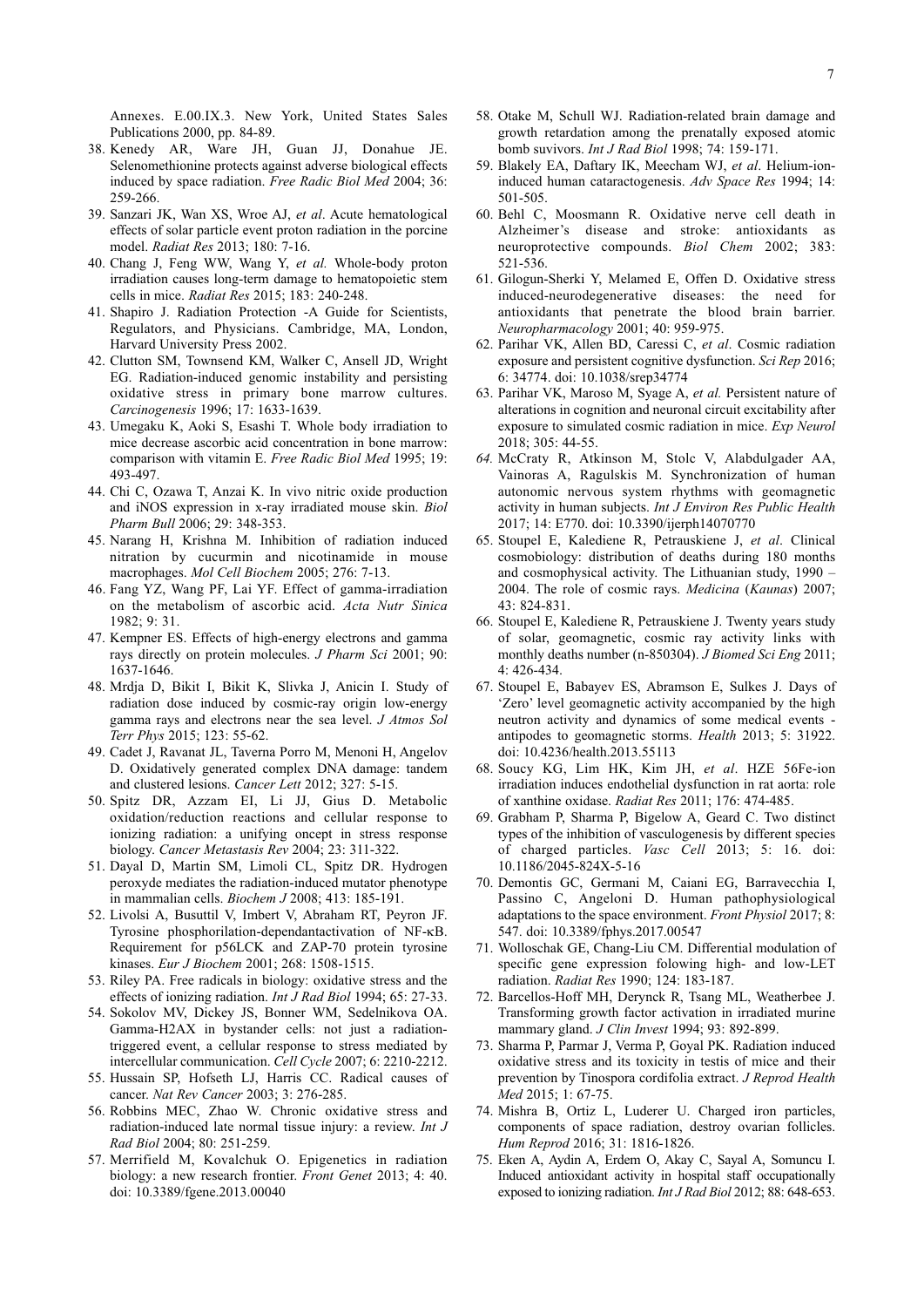- 76. Lenton Kj, Greenstock CL. Ability of human plasma to protect against ionizing radiation is inversely correlated with age. *Mech Ageing Dev* 1999; 107: 15-20.
- 77. Burns Fj, Tang MS, Frenkel K, Nadas A, Wu F, Uddin A, Zhang R. Induction and prevention of carcinogenesis in rat skin exposed to space radiation. *Radiat Environ Biophys* 2007; 46: 195-199.
- 78. Levenson SM, Gruber CA, Rettura G, Gruber DK, Demetriou AA, Seifter E. Supplemental vitamin A prevents the acute radiation-induced defect in wound healing. *Ann Surg* 1984; 200: 494-512.
- 79. Ben-Amotz A, Rachmilevich B, Greenberg S, Sela M, Weshler Z. Natural beta-carotene and whole body irradiation in rats. *Radiat Environ Biophys* 1996; 35: 285-288.
- *80.* Valko M, Rhodes Cj, Moncol j, Izakovic M, Mazur M. Free radicals, metals and antioxidants in oxidative stress-induced cancer. *Chem Biol Interact* 2006; 160: 1-40.
- 81. Rose RC. Ascorbic acid metabolism in protection against free radicals: a radiation model. *Biochem Biophys Res Comm* 1990; 169: 430-460.
- 82. Glavind J, Faber M. Antioxidants and lipoperoxides in the organs of irradiated rats. *Int J Rad Biol Relat Stud Phys Chem Med* 1966; 11: 445-448.
- 83. Miller ER, Pastor-Barriuso R, Dalal D, Riemersma RA, Appel Lj, Guallar E. Meta-analysis: high-dosage Vitamin E supplementation may increase all-cause mortality. *Ann Intern Med* 2005; 142: 37-46.
- 84. Wolf R, Wolf D, Ruocco V. Vitamin E: the radical protector. *J Eur Acad Dermatol Venereol* 1998; 10: 103-117.
- 85. Anwar M, Nanda N, Bhatia A, Akhta R, Mahmood S. Effect of antioxidant supplementation on digestive enzymes in radiation induced intestinal damage in rats. *Int J Rad Biol* 2013; 89: 1061-1070.
- 86. jacob RA, Burri Bj. Oxidative damage and defence. *Am J Clin Nutr* 1996; 63: 985s-990s.
- 87. Poljsak B, Dachmane R. Free radicals and extrinsic skin aging. *Dermatol Res Pract* 2012; 2012: 135206. doi: 10.1155/2012/135206
- 88. Asadi N, Bahmani M, Kheradmand A, Rafieian-Kopaei M. The impact of oxidative stress on testicular function and the role of antioxidants in improving it: a review. *J Clin Diagn Res* 2017; 11: IE01-IE05.
- 89. McClain DE, Kalinich jF, Ramakrishnan N. Trolox inhibits apoptosis in irradiated MOLT-4 lymphocytes. *FASEB J* 1995; 9: 1345-1354.
- 90. Kulkarni S, Ghosh SP, Satyamitra M, *et al.* Gamma-tocotrienol protects hematopoietic stem and progenitor cells in mice after total-body irradiation. *Radiat Res* 2010; 173: 738-747.
- 91. Suman S, Datta K, Chakraborty K, *et al*. Gamma tocotrienol, a potent radioprotector, preferentially upregulates expression of anti-apoptotic genes to promote intestinal cell survival. *Food Chem Toxicol* 2013; 60: 488-496.
- *92.* Borek C, Ong A, Mason H, Donahue L, Biaglow jE. Selenium and vitamin E inhibit radiogenic and chemically induced transformation in vitro via different mechanisms. *Proc Natl Acad Sci USA* 1986; 83: 1490-1494.
- 93. Rodemann HP, Hehr T, Bamberg M. Relevance of the radioprotective effect of sodium selenite. *Med Klin* (*Munich*)1999; 94: 39-41.
- 94. Rostami A, Moosavi SA, Changizi V, Abbasian Ardakani AA. Radioprotective effects of selenium and vitamin-E against 6MV X-rays in human blood lymphocytes by micronucleus assay. *Med J Islam Repub Iran* 2016; 30: 367.
- 95. Fang yZ, Lai yF, Bin H, *et al.* Studies on the effect of vitamin B12 and folic acid on radiation damage 4. Body weight, leukocyte counts and mortality of rats. *Acta Nutr Sinica* 1984; 6: 59.
- 96. Packer L, Witt EH, Tritschler Hj. Alpha-lipoic acid as a biological antioxidant. *Free Rad Biol Med* 1995; 19: 227-250.
- 97. Packer L, Roy S, Sen CK. Alpha-lipoic acid: a metabolic antioxidant and potential redox modulator of transcription. *Adv Pharmacol* 1997; 38: 79-101.
- 98. Biewenga GP, Haenen GR, Bast A. The pharmacology of the antioxidant lipoic acid. *Gen Pharmacol* 1997; 29: 315-331.
- 99. Manda K, Ueno M, Moritake T, Anzai K. Alpha-lipoic acid attenuates x-irradiation-induced oxidative stress in mice. *Cell Biol Toxicol* 2007; 23: 129-137.
- 100. Ramakrishnan N, Wolfe WW, Catravas GN. Radioprotection of hematopoietic tissues in mice by lipoic acid. *Radiat Res* 1992; 130: 360-365.
- 101. Smith AR, Shenvi SV, Widlansky M, Suh jH, Hagen TM. Lipoic acid as a potential therapy for chronic diseases associated with oxidative stress. *Curr Med Chem* 2004; 11: 1135-1146.
- 102. Mansour HH, Hafez FH, Fahmy NM, Hanafi N. Protective effect of N-acetylcysteine against radiation induced DNA damage and hepatic toxicity in rats. *Biochem Pharmacol* 2008; 75: 773-780.
- 103. Majano PL, Medina j, Zubia I, *et al*. N-acetyl-cysteine modulates inducible nitric oxide synthase gene expression in human hepatocytes. *J Hepatol* 2004; 40: 632-637.
- 104. Reliene R, Fischer E, Schiestl RH. Effect of Nacetylcysteine on oxidative DNA damage and the frequency of DNA deletions in atm-deficient mice. *Cancer Res* 2004; 64: 5148-5153.
- 105. Gao W, Liang jX, Ma C, Dong j, yan Q. The protective effect of N-acetylcysteine on ionizing radiation induced ovarian failure and loss of ovarian reserve in female mouse. *Biomed Res Int* 2017; 2017: 4176170. doi: 10.1155/2017/4176170
- 106. Ozgur E, Guler G, Seyhan N. Mobile phone radiationinduced free radical damage in the liver is inhibited by the antioxidants n-acetyl cysteine and epigallocatechin-gallate. *Int J Rad Biol* 2010; 86: 935-945.
- 107. Kojima y, Kondo T, Zhao QL, Shoji M, Futatsuya R. Protective effects of cimetidine on radiation-induced micronuclei and apoptosis in human peripheral blood lymphocytes. *Free Radic Res* 2002; 36: 255-263.
- 108. Mozdarani H, Salimi M, Froughizadeh M. Effect of cimetidine and famotidine on survival of lethally gamma irradiated mice. *Iranian J Radiat Res* 2008; 5: 187-191.
- 109. jiang DW, Wang QR, Shen XR, *et al*. Radioprotective effects of cimetidine on rats irradiated by long-term, lowdose-rate neutrons and 60Co g-rays. *Military Med Res* 2017; 4: 7. doi: 10.1186/s40779-017-0116-7
- 110. Castillo j, Benavente-Garcia O, Del Bano Mj, Lorente j, Alcatraz M, Dato Mj. Radioprotective effects against chromosomal damage induced in human lymphocytes by gamma-rays as a function of polymerization grade of grape seed extract. *J Med Food* 2001; 4: 117-123.
- 111. Farag MFS, Darwish MM. Possible impact of antioxidant properties of cocoa (Theobroma Cacao L.) against irradiation-induced some biochemical disorders in rats. *Arab J Nucl Sci Appl* 2016; 49: 151-158.
- 112. Noori S, Nasir K, Mahboob T. Effects of cocoa powder on oxidant/antioxidant status in liver, heart and kidney tissues of rats. *J Anim Plant Sci* 2009; 19: 174-178.
- 113. Rabin BM, joseph B, Shukitt-Hale B. Effects of age and diet on the heavy particle-induced disruption of operant responding produced by a ground-based model for exposure to cosmic rays. *Brain Res* 2005; 1036: 122-129.
- 114. Singha I, Das SK. Scavenging and antioxidant properties of different grape cultivars against ionizing radiation-induced liver damage ex vivo. *Indian J Exp Biol* 2016; 54: 280-285.